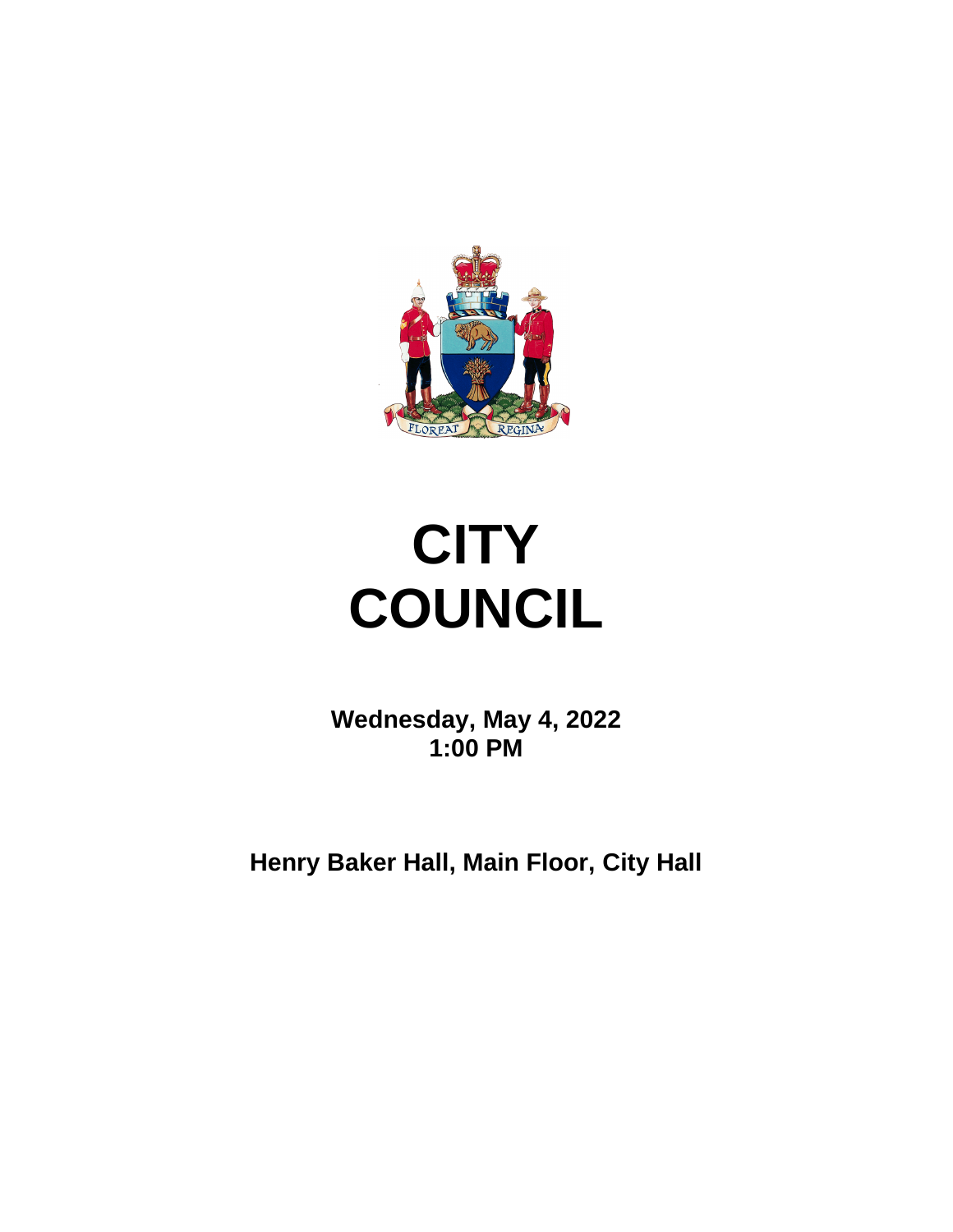

# **OFFICE OF THE CITY CLERK**

# **This meeting is being broadcast live by Access Communications for airing on Access Channel 7. By remaining in the room, you are giving your permission to be televised.**

# **Agenda City Council Wednesday, May 4, 2022**

## **Confirmation of Agenda**

## **Adoption of Minutes**

Minutes of the special meeting held April 14, 2022 and the meeting held April 20, 2022.

## **DELEGATIONS, PUBLIC NOTICE AND RELATED REPORTS**

- DE22-76 Patrick Bergermann, Federated Co-operatives Limited, Regina, SK
- CR22-51 FCL Integrated Ag Complex Additional Land Option

#### **Recommendation**

That City Council:

- 1. Approve the City of Regina entering into an agreement granting an option to Federated Co-operative Limited to purchase at fair market value the City owned lands shown in Appendix A as FCL Additional Option Lands.
- 2. Authorize the Executive Director of Financial Strategy &Sustainability to negotiate and approve any other commercially relevant terms and conditions of the land option agreement and any amendments to the agreement that do not substantially change what is described in this report and any ancillary agreements or documents required to give effect to the Agreement.
- 3. Authorize the City Clerk to execute the necessary agreements after review and approval by the City Solicitor.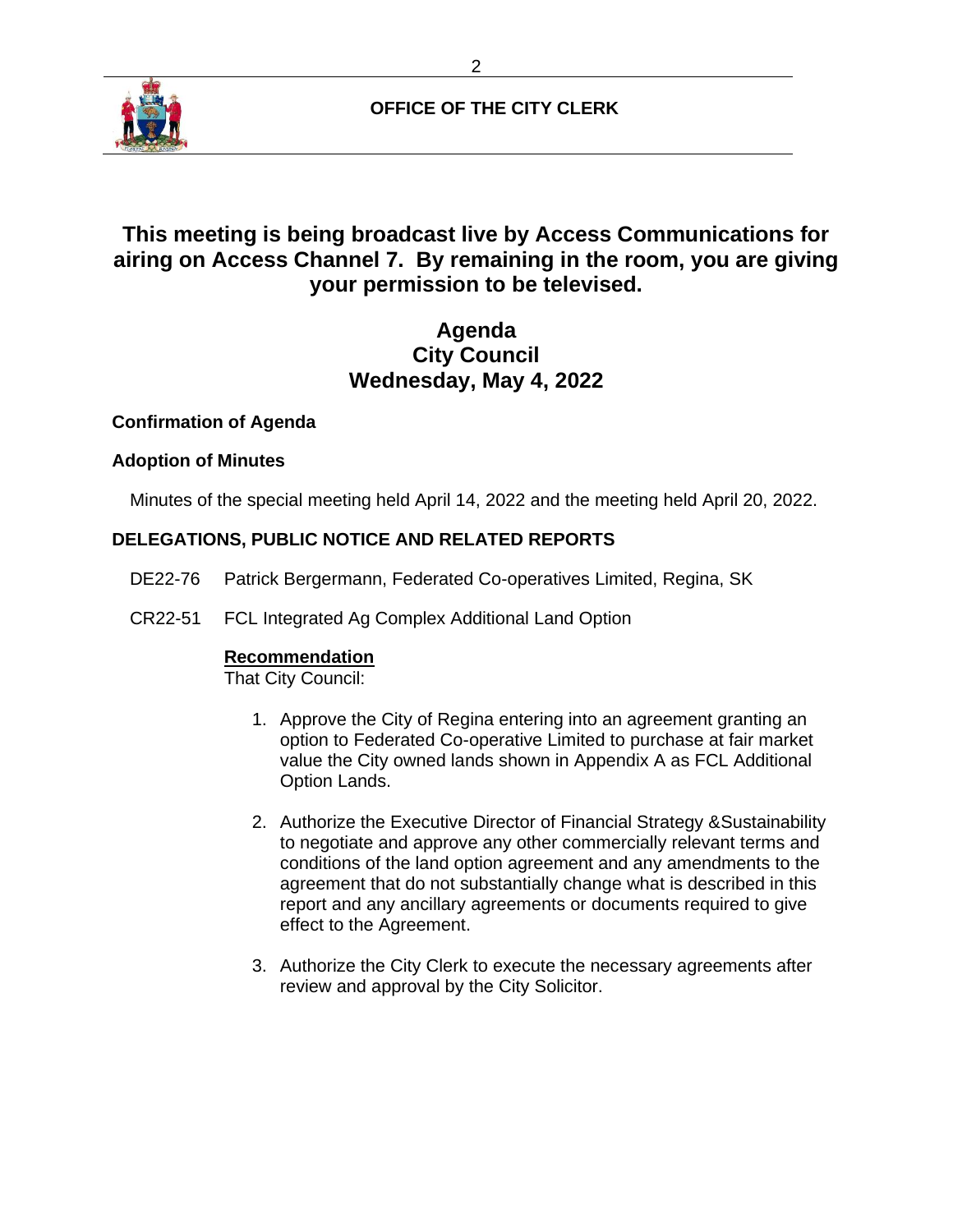

# **OFFICE OF THE CITY CLERK**

CR22-52 Rogers Communications Cell Tower Lease - 418 N Pasqua St

#### **Recommendation**

That City Council:

- 1. Approve the City of Regina (City) to enter into an agreement with Rogers Communications Inc. for the lease of a portion of the Cityowned property located at 480 N Pasqua Street as outlined on the attached Appendix A, consistent with the terms and conditions stated in this report.
- 2. Delegate authority to the Executive Director, Financial Strategy & Sustainability or designate, to negotiate any other commercially relevant terms and conditions, as well as any amendments to the Agreement that do not substantially change what is described in this report and any ancillary agreements or documents required to give effect to the Agreement.
- 3. Authorize the City Clerk to execute the Agreement upon review and approval by the City Solicitor.

### **DELEGATIONS AND RELATED REPORTS**

- DE22-68 Terri Sleeva, Regina Citizens Public Transit Coalition (RCPTC), Regina, SK
- DE22-69 Dylan Morin, Regina, SK
- DE22-70 Jamie McKenzie, Regina, SK
- DE22-71 Florence Stratton, Regina, SK
- DE22-72 Faith Savarese, 4to40, Regina, SK
- DE22-73 Carla Harris, Regina, SK
- DE22-74 Sarah Cummings Truszkowski, Regina Public School Board, Regina, SK
- DE22-75 Rob Proctor, First Transit Canada, Regina, SK
- CP22-35 Blaine Dodds, Regina, SK
- CP22-36 Jim Elliott, Regina, SK